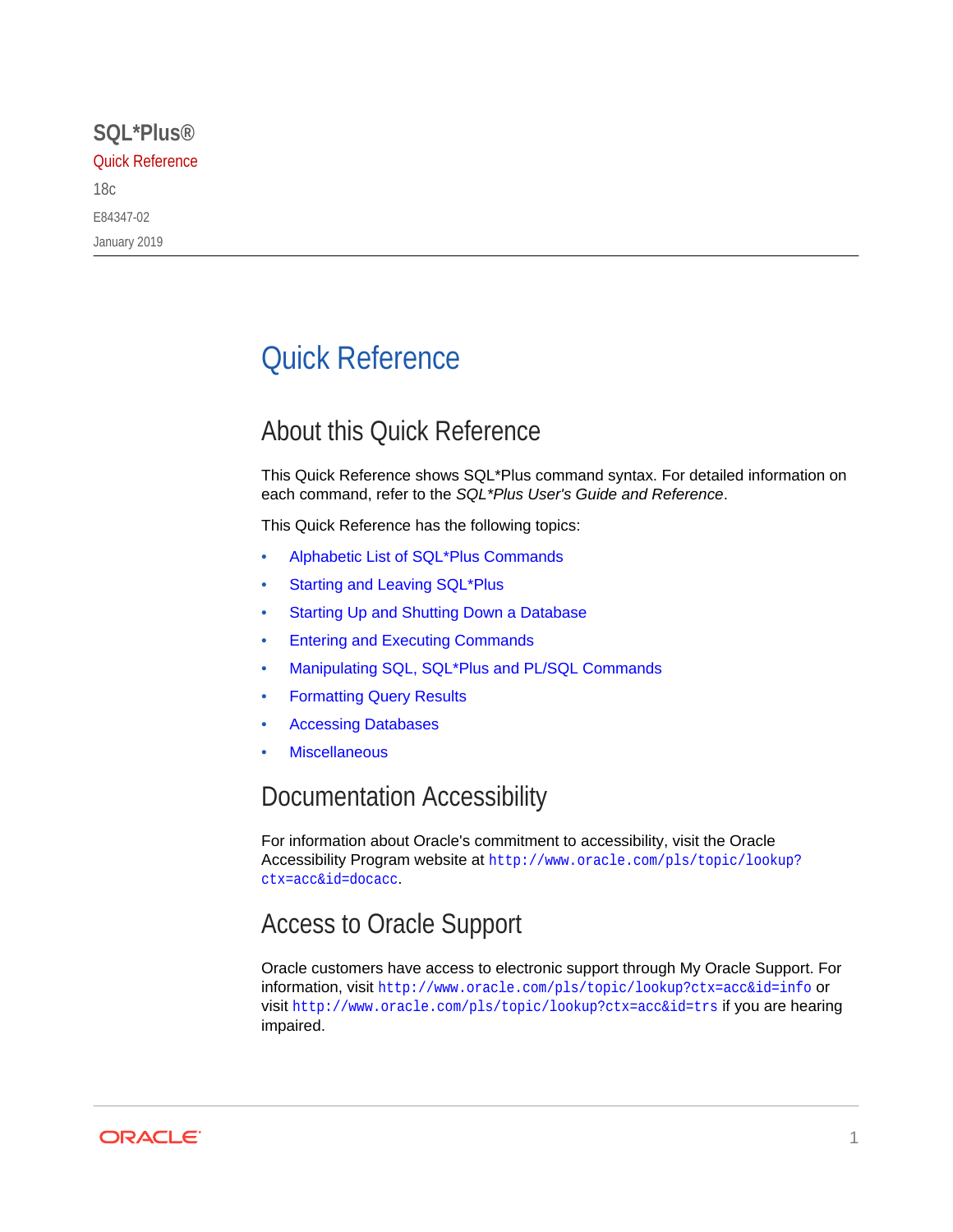## <span id="page-1-0"></span>Alphabetic List of SQL\*Plus Commands

*@*{*url* | *file\_name*[*.ext*]} [*arg* ...]

*@@* { *url* | *file\_name*[*.ext*] } [*arg* ...]

/ (slash)

ACC[EPT] *variable* [NUM[BER] | CHAR | DATE | BINARY\_FLOAT | BINARY\_DOUBLE] [FOR[MAT] *format*] [DEF[AULT] *default*] [PROMPT *text* | NOPR[OMPT]] [HIDE]

A[PPEND] *text*

ARCHIVE LOG LIST

ATTRIBUTE [*type\_name*.*attribute\_name* [*option*...]]

BRE[AK] [ON *report\_element* [*action* [*action*]]] ...

BTI[TLE] [*printspec* [*text* | *variable*] ...] | [ON | OFF]

C[HANGE] *sepchar old* [*sepchar* [*new* [*sepchar*]]]

CL[EAR] *option* ...

COL[UMN] [{*column* | *expr*} [*option* ...]]

COMP[UTE] [*function* [LAB[EL] *text*] ... OF {*expr* | *column* | *alias*} ...ON {*expr* | *column* | *alias* | REPORT | ROW} ...]

CONN[ECT] [{*logon* | / | *proxy*} [AS {SYSASM |SYSBACKUP |SYSDBA |SYSDG | SYSOPER |SYSRAC |SYSKM}] [edition=*value*] ]

COPY {FROM *database* | TO *database* | FROM *database* TO *database*} {APPEND | CREATE | INSERT | REPLACE} *destination\_table*[(*column*, *column*, *column*, ...)] USING *query*

DEF[INE] [*variable*] | [*variable* = *text*]

DEL [*n* | *n m* | *n* \* | *n* LAST | \* | \* *n* | \* LAST | LAST]

DESC[RIBE] {[*schema*.]*object*[*@connect\_identifier*]}

DISC[ONNECT]

ED[IT] [*file\_name*[.*ext*]]

EXEC[UTE] *statement*

{EXIT | QUIT} [SUCCESS | FAILURE | WARNING | *n* | *variable* | *:BindVariable*] [COMMIT | ROLLBACK]

GET [FILE] *file\_name*[.*ext*] [LIST | NOLIST]

HELP | ? [*topic*]

HIST[ORY] [*n* RUN | EDIT | DEL[ETE]] | [CLEAR | LIST]

HO[ST] [*command*]

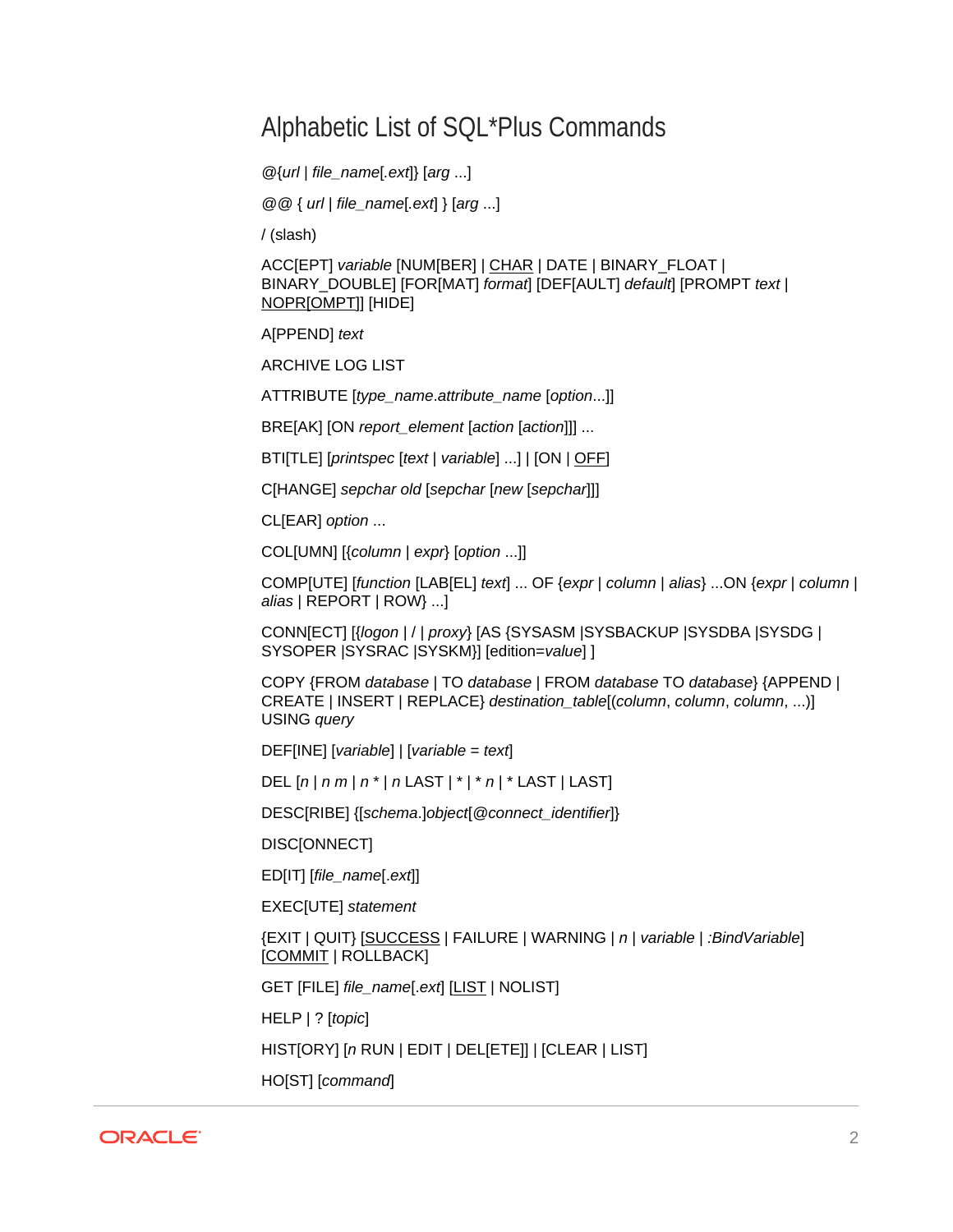I[NPUT] [*text*]

L[IST] [*n* | *n m* | *n* \* | *n* LAST | \* | \* *n* | \* LAST | LAST]

PASSW[ORD] [*username*]

PAU[SE] [*text*]

PRINT [*variable* ...]

PRO[MPT] [*text*]

{QUIT | EXIT} [SUCCESS | FAILURE | WARNING | *n* | *variable* | *:BindVariable*] [COMMIT | ROLLBACK]

RECOVER {*general* | *managed* | BEGIN BACKUP | END BACKUP}

REM[ARK]

REPF[OOTER] [PAGE] [*printspec* [*text* | *variable*] ...] | [ON | OFF]

REPH[EADER] [PAGE] [*printspec* [*text* | *variable*] ...] | [ON | OFF]

R[UN]

SAV[E] *[FILE] file\_name*[.*ext*] [CRE[ATE] | REP[LACE] | APP[END]]

SET *system\_variable value*

SHO[W] [*option*]

SHUTDOWN [ABORT | IMMEDIATE | NORMAL | TRANSACTIONAL [LOCAL]]

SPO[OL] [*filename*[.*ext*] [CRE[ATE] | REP[LACE] | APP[END]] | OFF | OUT]

STA[RT] { *url* | *file\_name*[*.ext*] } [*arg* ...]

STARTUP *db\_options* | *cdb\_options* | *upgrade\_options*

STORE {SET} *file\_name*[.*ext*] [CRE[ATE] | REP[LACE] | APP[END]]

TIMI[NG] [START *text* | SHOW | STOP]

TTI[TLE] [*printspec* [*text* | *variable*] ...] | [ON | OFF]

UNDEF[INE] *variable* ...

VAR[IABLE] [*variable* [*type*][=value]]

WHENEVER OSERROR {EXIT [SUCCESS | FAILURE | *n* | *variable* | *:BindVariable*] [COMMIT | ROLLBACK] | CONTINUE[COMMIT | ROLLBACK | NONE]}

WHENEVER SQLERROR {EXIT [SUCCESS | FAILURE | WARNING | *n* | *variable* | *:BindVariable*] [COMMIT | ROLLBACK] | CONTINUE [COMMIT | ROLLBACK | NONE]}

XQUERY *xquery\_statement*

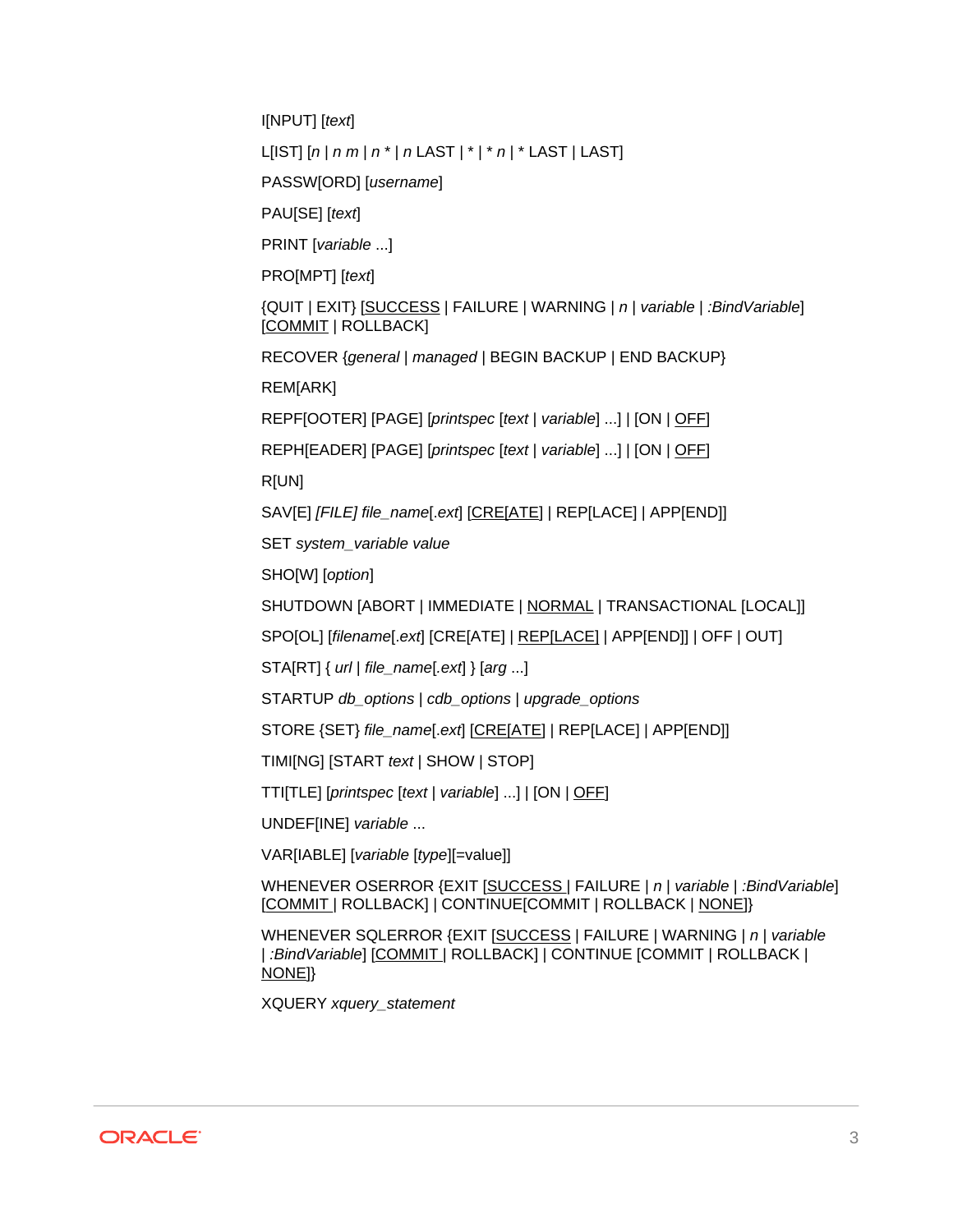### <span id="page-3-0"></span>Starting and Leaving SQL\*Plus

## Use the following commands to log in to and out of SQL\*Plus.

SQLPLUS [[*option*] [*logon* | / NOLOG] [*start*]]

where *option* has the following syntax:

-H[ELP] | -V[ERSION] | [ [-C[OMPATIBILITY] *x*.*y*[.*z*]] [-F[ast]] [-M[ARKUP] *markup\_option*] [-L[OGON]] [-NOLOGINTIME] [-R[ESTRICT] {1 | 2 | 3}] [-S[ILENT]]]

where *markup\_option* consists of:

- *csv\_option*
- *html\_option*

*csv\_option* has the following syntax:

CSV {ON|OFF} [DELIMI[TER] character] [QUOTE {ON|OFF}]

*html\_option* has the following syntax:

```
HTML {ON|OFF} [HEAD text] [BODY text] [TABLE text] [ENTMAP {ON|OFF}] [SPOOL {ON|
OFF}] [PRE[FORMAT] {ON|OFF}]
```
where *logon* has the following syntax:

{*username*[/*password*] [*@connect\_identifier*] | /} [AS {SYSASM |SYSBACKUP | SYSDBA |SYSDG |SYSOPER |SYSRAC |SYSKM}] [edition=*value*]

and where *start* has the following syntax:

*@*{*url* | *file\_name*[.*ext*]} [*arg* ...]

{EXIT | QUIT} [SUCCESS | FAILURE | WARNING | *n* | *variable* | *:BindVariable*] [COMMIT | ROLLBACK]

Commits or rolls back all pending changes, logs out of Oracle, terminates SQL\*Plus and returns control to the operating system.

### Starting Up and Shutting Down a Database

Starting up and shutting down a database requires DBA privileges.

STARTUP *db\_options* | *cdb\_options* | *upgrade\_options*

where *db options* has the following syntax:

[FORCE] [RESTRICT] [PFILE=*filename*] [QUIET] [ MOUNT [*dbname*] | [ OPEN [*open\_db\_options*] [*dbname*] ] | NOMOUNT ]

where *open* db options has the following syntax:

READ {ONLY | WRITE [RECOVER]} | RECOVER

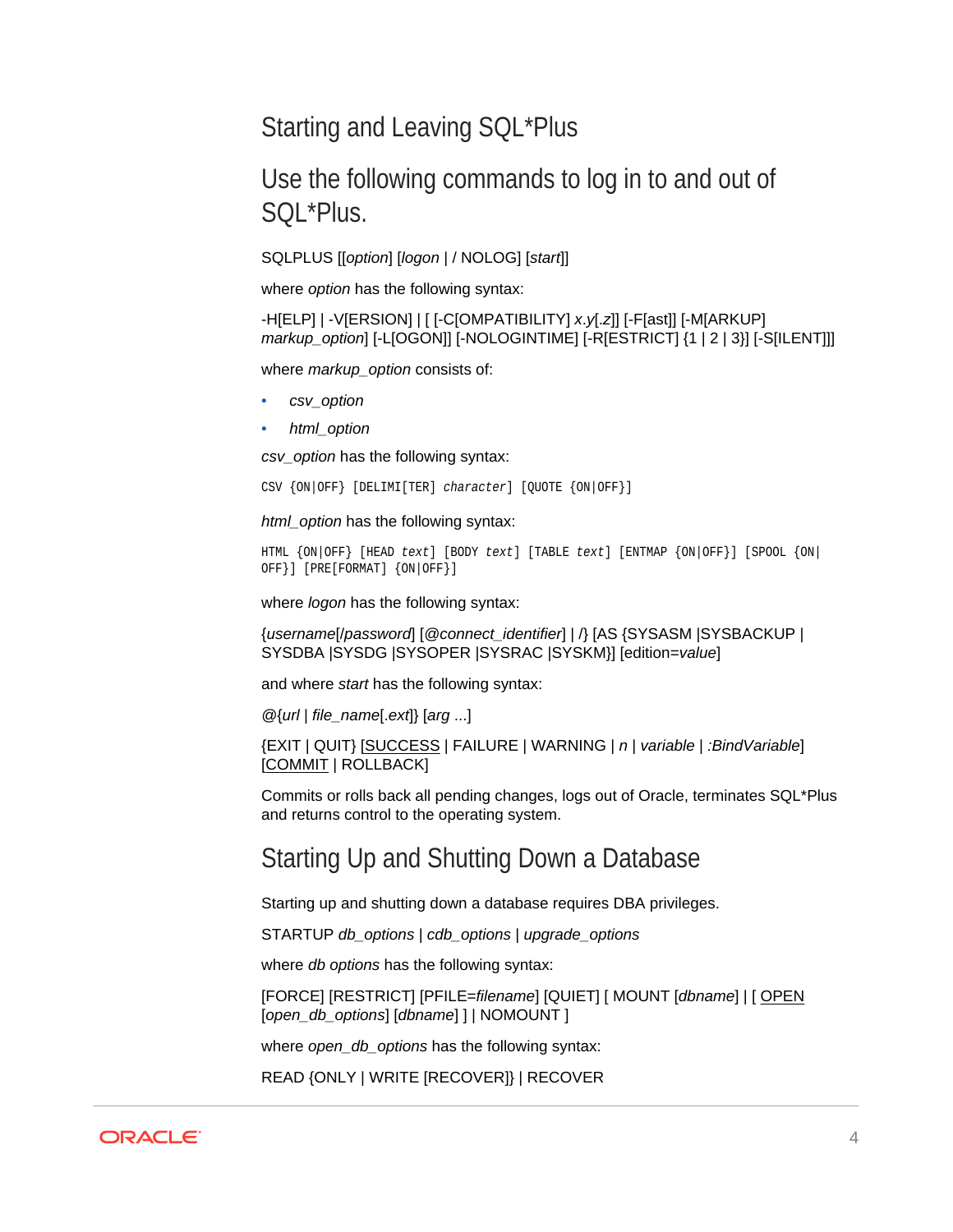<span id="page-4-0"></span>where *cdb\_options* has the following syntax:

*root\_connection\_options* | *pdb\_connection\_options*

where *root* connection options has the following syntax:

PLUGGABLE DATABASE *pdbname* [FORCE] | [RESTRICT] [ OPEN {*open\_pdb\_options*}]

where *pdb\_connection\_options* has the following syntax:

[FORCE] | [RESTRICT] [ OPEN {*open\_pdb\_options*}]

where *open\_pdb\_options* has the following syntax:

READ WRITE | READ ONLY

and where *upgrade\_options* has the following syntax:

[PFILE=*filename*] {UPGRADE | DOWNGRADE} [QUIET]

Starts an Oracle Database instance with several options, including mounting and opening a database.

SHUTDOWN [ABORT | IMMEDIATE | NORMAL | TRANSACTIONAL [LOCAL]]

Shuts down a currently running Oracle instance, optionally closing and dismounting a database.

### Entering and Executing Commands

Use the following commands to execute and collect timing statistics on SQL commands and PL/SQL blocks.

/ (slash)

Executes the most recently executed SQL command or PL/SQL block which is stored in the SQL buffer. Does not list the command. Use slash (/) at the command prompt or line number prompt in SQL\*Plus command line.

EXEC[UTE] *statement*

Executes a single PL/SQL statement or runs a stored procedure.

R[UN]

Lists and executes the most recently executed SQL command or PL/SQL block which is stored in the SQL buffer.

TIMI[NG] [START *text* | SHOW | STOP]

Records timing data for an elapsed period of time, lists the current timer's name and timing data, or lists the number of active timers.

Use the following command to access the help system.

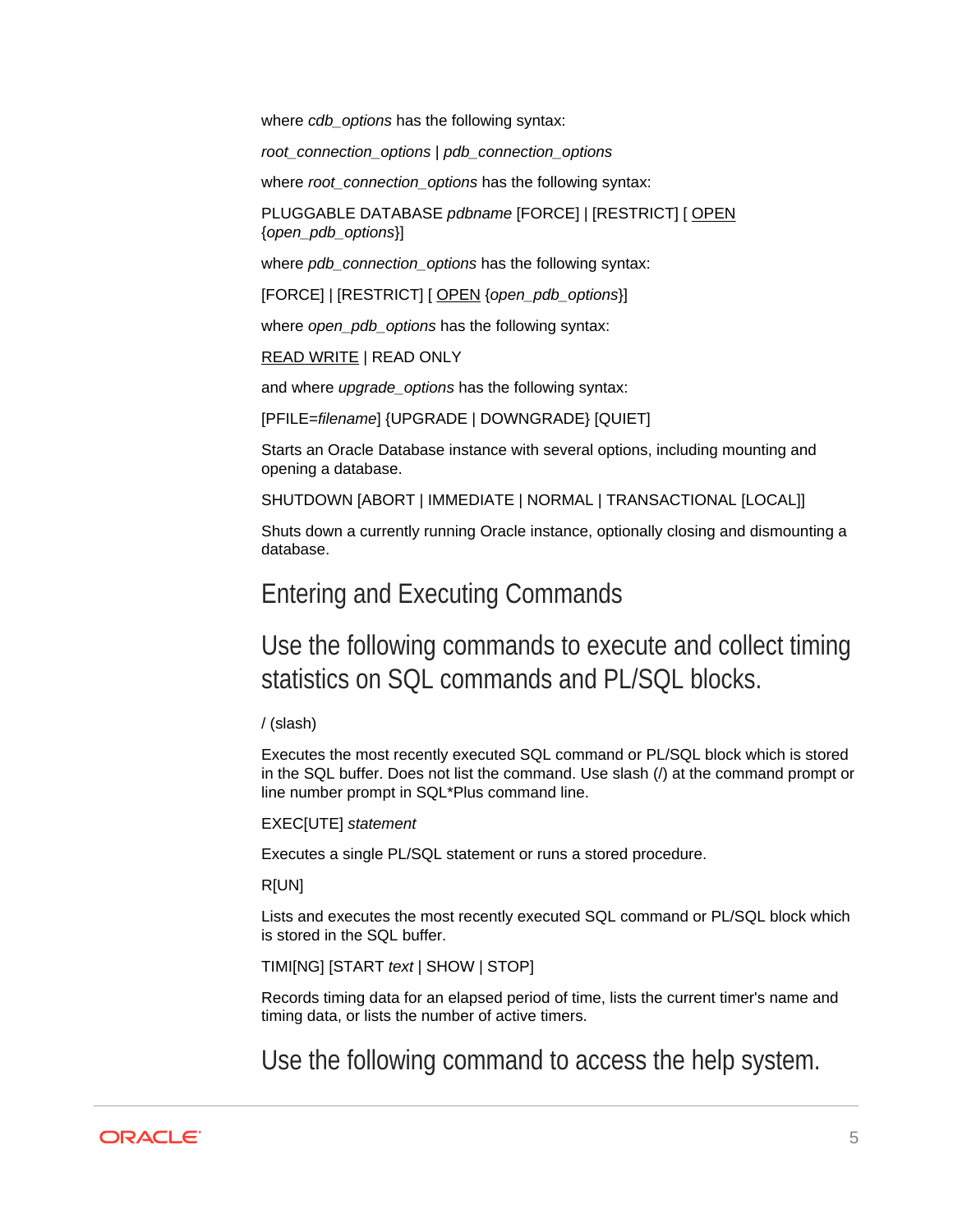<span id="page-5-0"></span>HELP | ? [*topic*]

Accesses the command-line help system. Enter HELP INDEX or ? INDEX for a list of topics. You can view the Oracle Database Library at [http://www.oracle.com/](http://www.oracle.com/technology/documentation) [technology/documentation](http://www.oracle.com/technology/documentation).

### Use the following command to execute operating system commands.

#### HO[ST] [*command*]

Executes an operating system command without leaving SQL\*Plus. Enter HOST without command to display an operating system prompt. You can then enter multiple operating system commands.

With some operating systems, you can use another character instead of HOST such as "!" (UNIX) and "\$" (Windows). See the Oracle installation and user's manuals provided for your operating system for details.

## Manipulating SQL, SQL\*Plus and PL/SQL Commands

## Use the following commands to edit SQL commands and PL/SQL blocks.

#### A[PPEND] *text*

Adds specified text to the end of the current line in the SQL buffer. To separate *text* from the preceding characters with a space, enter two spaces. To append *text* that ends with a semicolon, end the command with two semicolons (a single semicolon is interpreted as a command terminator).

#### C[HANGE] *sepchar old* [*sepchar* [*new* [*sepchar*]]]

Changes first occurrence of *old* on the current line of the SQL buffer. You can use any non-alphanumeric character such as "/" or "!" as a *sepchar*. You can omit the space between CHANGE and the first *sepchar*.

#### DEL [*n* | *n m* | *n* \* | *n* LAST | \* | \* *n* | \* LAST | LAST]

Deletes one or more lines of the SQL buffer ("\*" indicates the current line). You can omit the space between DEL and *n* or \*, but not between DEL and LAST. Enter DEL with no clauses to delete the current line of the buffer.

#### I[NPUT] [*text*]

Adds one or more new lines of text after the current line in the SQL buffer.

L[IST] [*n* | *n m* | *n* \* | *n* LAST | \* | \* *n* | \* LAST | LAST]

Lists one or more lines of the most recently executed SQL command or PL/SQL block which is stored in the SQL buffer. Asterisk (\*) indicates the current line. You can omit

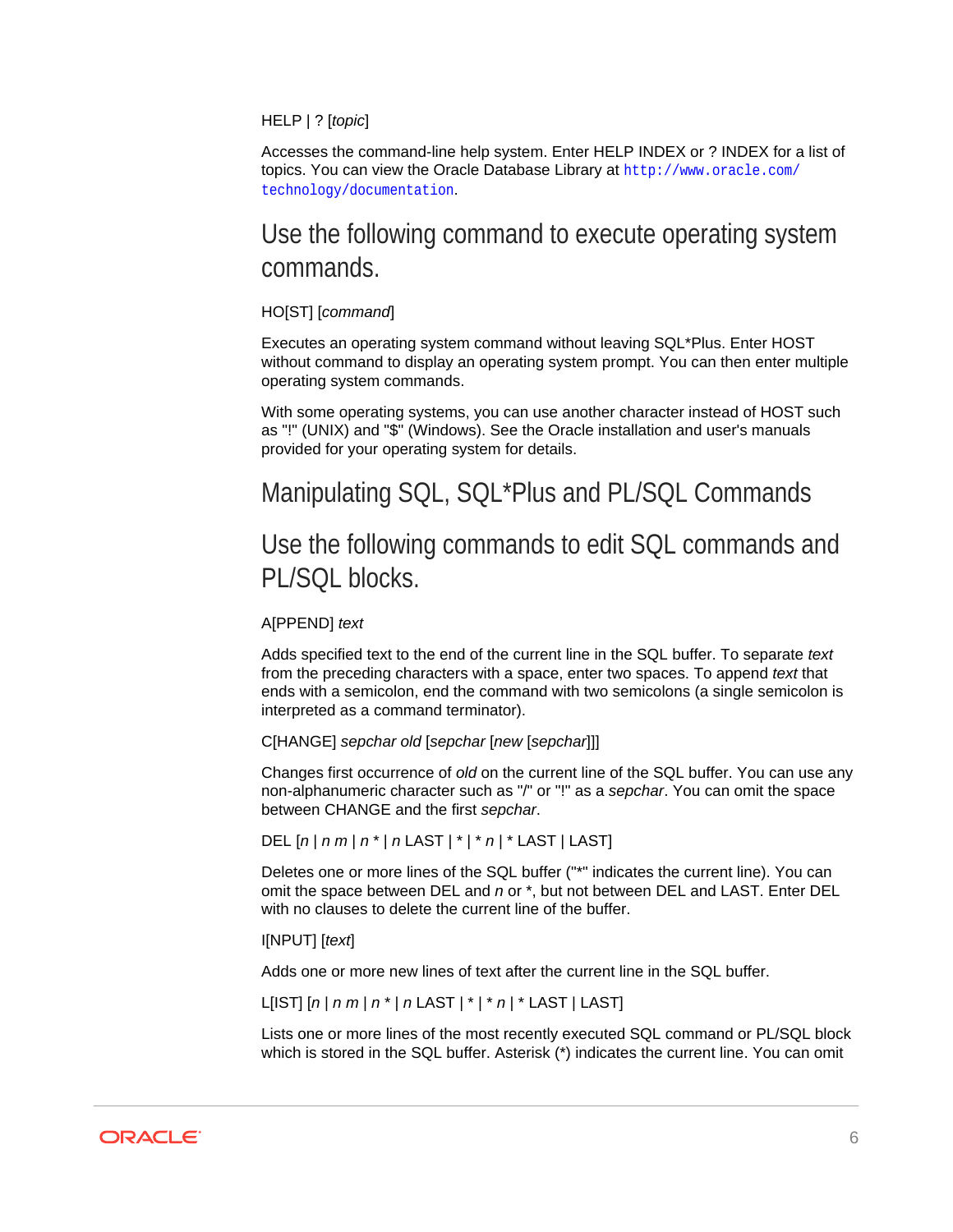the space between LIST and *n* or \*, but not between LIST and LAST. Enter LIST with no clauses to list all lines.

### Use the following commands to run scripts.

*@* { *url* | *file\_name*[*.ext*] } [*arg* ...]

Runs the SQL\*Plus statements in the specified script. The script can be called from the local file system or a web server. You can pass values to script variables in the usual way.

*@@* { *url* | *file\_name*[*.ext*] } [*arg* ...]

Runs the SQL\*Plus statements in the specified script. This command is almost identical to the @ command. It is useful for running nested scripts because it has the additional functionality of looking for the specified script in the same path or *url* as the calling script.

STA[RT] { *url* | *file\_name*[*.ext*] } [*arg* ...]

Runs the SQL\*Plus statements in the specified script. The script can be called from the local file system or a web server. You can pass values to script variables in the usual way.

### Use the following commands to create and modify scripts.

#### ED[IT] [*file\_name*[.*ext*]]

Invokes an operating system text editor on the contents of the specified file or on the contents of the SQL buffer. To edit the buffer contents, omit the file name.

GET *file\_name*[.*ext*] [LIST | NOLIST]

Loads a SQL statement or PL/SQL block from a file into the SQL buffer.

#### REM[ARK]

Begins a comment in a script. The REMARK command must appear at the beginning of a line, and the comment ends at the end of the line (a line cannot contain both a comment and a command). SQL\*Plus does not interpret the comment as a command.

SAV[E] *file\_name*[.*ext*] [CRE[ATE] | REP[LACE] | APP[END]]

Saves the contents of the SQL buffer in a file.

STORE {SET} *file\_name*[.*ext*] [CRE[ATE] | REP[LACE] | APP[END]]

Saves attributes of the current SQL\*Plus environment in a file.

WHENEVER OSERROR {EXIT [SUCCESS | FAILURE | *n* | *variable* | *:BindVariable*] [COMMIT | ROLLBACK] | CONTINUE [COMMIT | ROLLBACK | NONE]}

Performs the specified action (exits SQL\*Plus by default) if an operating system error occurs (such as a file writing error).

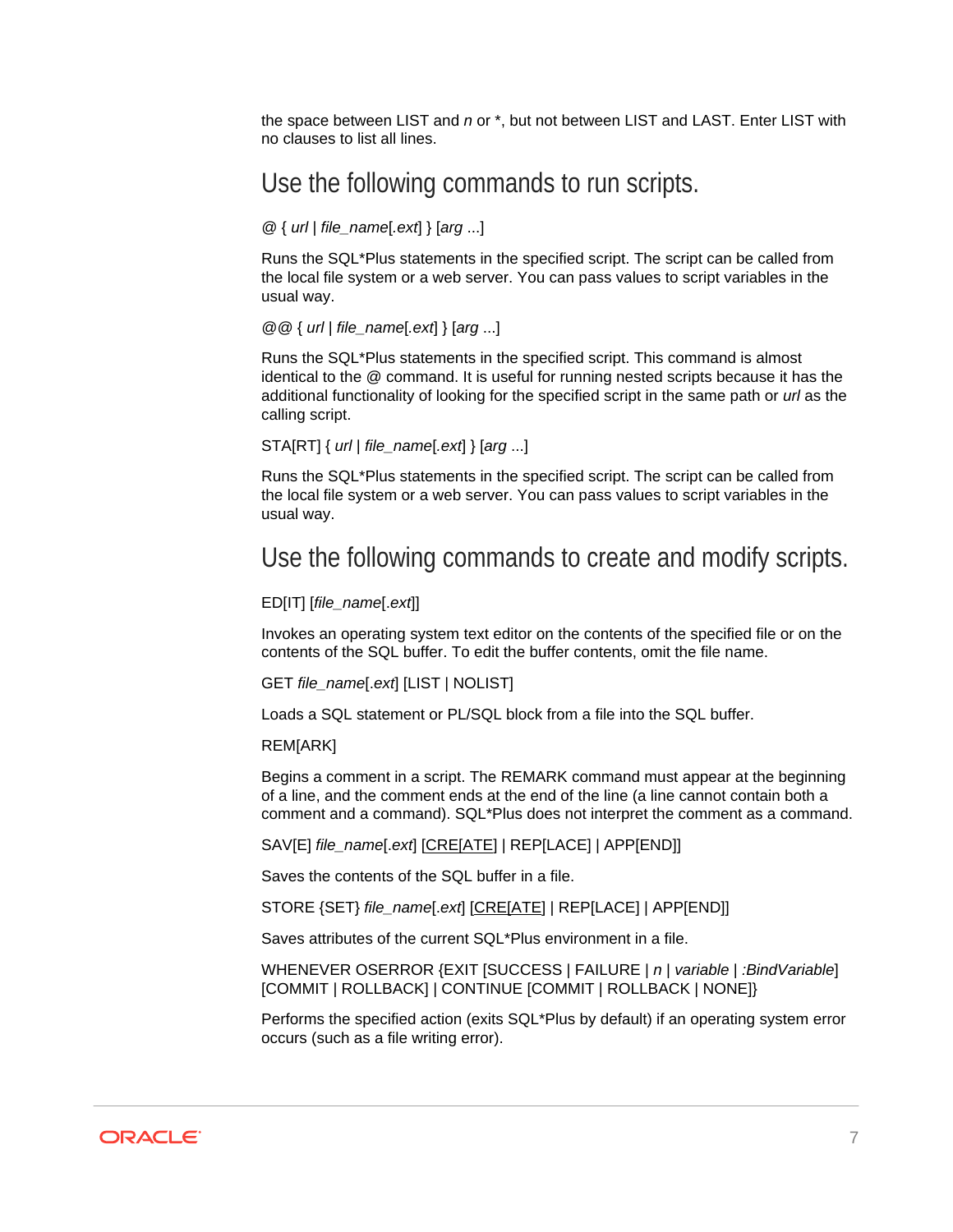WHENEVER SQLERROR {EXIT [SUCCESS | FAILURE | WARNING | *n* | *variable* | *:BindVariable*] [COMMIT | ROLLBACK] | CONTINUE [COMMIT | ROLLBACK | NONE]}

Performs the specified action (exits SQL\*Plus by default) if a SQL command or PL/SQL block generates an error.

## Use the following commands to write interactive commands.

ACC[EPT] *variable* [NUM[BER] | CHAR | DATE | BINARY\_FLOAT | BINARY\_DOUBLE] [FOR[MAT] *format*] [DEF[AULT] *default*] [PROMPT *text* | NOPR[OMPT]] [HIDE]

Reads a line of input and stores it in a given substitution variable.

DEF[INE] [*variable*] | [*variable* = *text*]

Specifies a substitution variable and assigns a CHAR value to it, or lists the value and variable type of a single variable or all variables.

PAU[SE] [*text*]

Displays the specified text then waits for the user to press RETURN.

PRO[MPT] [*text*]

Sends the specified message or a blank line to the user's screen.

UNDEF[INE] *variable* ...

Deletes one or more substitution variables that you defined either explicitly (with the DEFINE command) or implicitly (with a START command argument).

### Use the following commands to create and display bind variables.

PRINT [*variable* ...]

Displays the current values of bind variables, or lists all bind variables.

VAR[IABLE] [*variable* [*type*][=*value*]]

Declares a bind variable that can be referenced in PL/SQL, or lists the current display characteristics for a single variable or all variables.

*type* represents one of the following:

NUMBER **CHAR** CHAR (*n* [CHAR | BYTE]) **NCHAR** NCHAR (*n*)

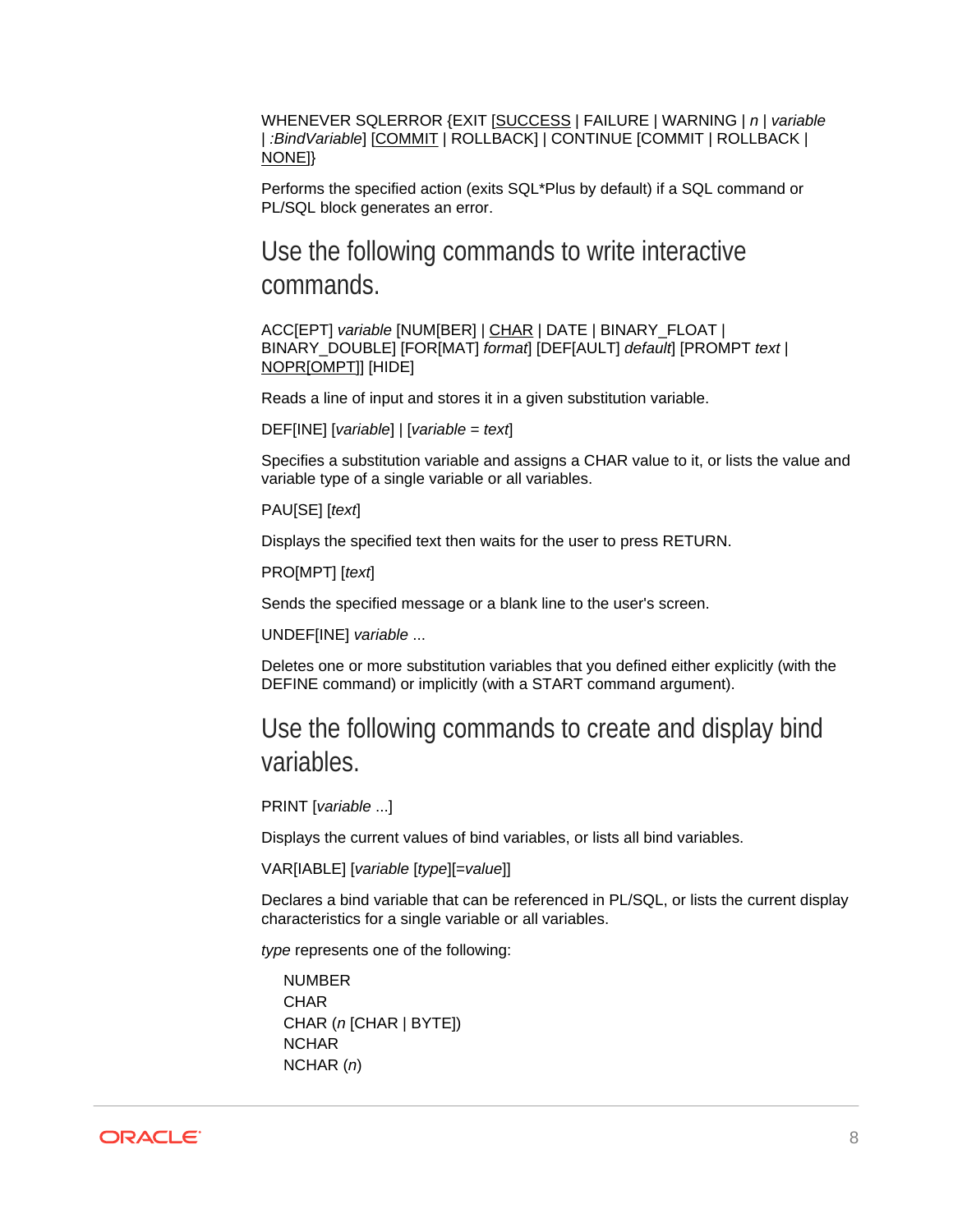<span id="page-8-0"></span>VARCHAR2 (*n* [CHAR | BYTE]) NVARCHAR2 (*n*) CLOB **NCLOB** REFCURSOR BINARY\_FLOAT BINARY\_DOUBLE

*value* allows you to assign a value to a variable for input binding.

## Use the following symbols to create substitution variables and parameters for use in scripts.

&*n*

Specifies a parameter in a script you run using the START command. START substitutes values you list after the script name as follows: the first for &1, the second for &2, and so on.

#### &*user\_variable*, &&*user\_variable*

Indicates a substitution variable in a SQL or SQL\*Plus command. SQL\*Plus substitutes the value of the specified substitution variable for each substitution variable it encounters. If the substitution variable is undefined, SQL\*Plus prompts you for a value *each* time an "&" variable is found, and the *first* time an "&&" variable is found.

. (period)

Terminates a substitution variable followed by a character that would otherwise be part of the variable name.

## Formatting Query Results

## Use the following commands to format, store and print your query results.

#### ATTRIBUTE [*type\_name*.*attribute\_name* [*option*...]]

Specifies display characteristics for a given attribute of an Object Type column, such as the format of NUMBER data. Columns and attributes should not have the same names as they share a common namespace. Lists the current display characteristics for a single attribute or for all attributes.

Where *option* represents one of the following clauses:

ALI[AS] *alias* CLE[AR] FOR[MAT] *format* LIKE {*type\_name*.*attribute\_name*|*alias*} ON|OFF

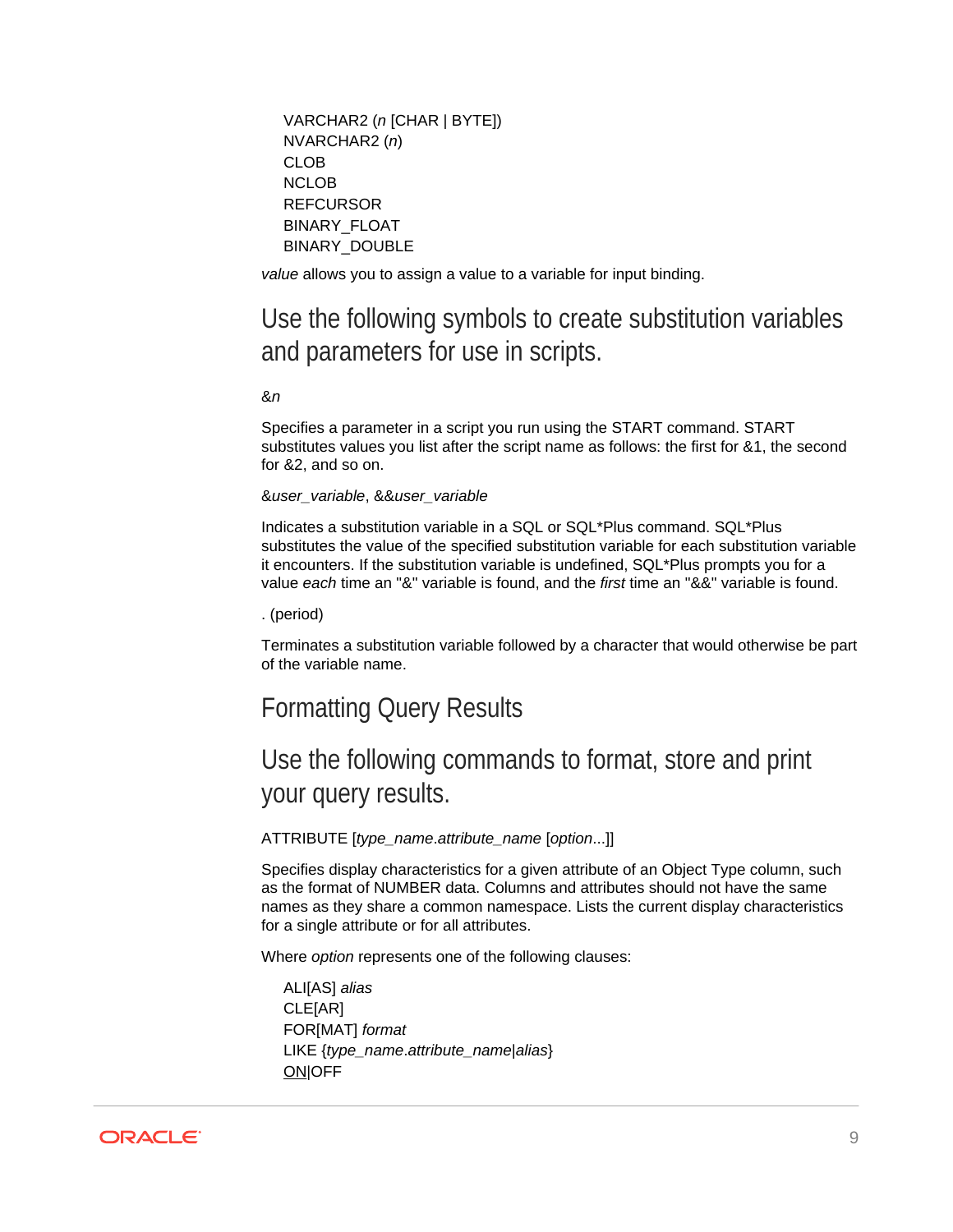BRE[AK] [ON *report\_element* [*action* [*action*]]] ...

Specifies where changes occur in a report and the formatting action to perform, such as:

- suppressing the display of duplicate values for a given column
- skipping a line each time a given column value changes
- printing computed figures each time a given column value changes or at the end of the report

Enter BREAK with no clauses to list the current BREAK definition.

Where *report\_element* has the following syntax:

{*column* | *expr* | ROW | REPORT}

and where *action* has the following syntax:

[SKI[P] *n* | [SKI[P]] PAGE] [NODUP[LICATES] | DUP[LICATES]]

BTI[TLE] [*printspec* [*text* | *variable*] ...] | [ON | OFF]

Places and formats a title at the bottom of each report page, or lists the current BTITLE definition. Use one of the following clauses in place of *printspec*:

BOLD CE[NTER] COL *n* FORMAT *text* LE[FT] R[IGHT] S[KIP] [*n*] TAB *n* CL[EAR] *option* ...

Resets or erases the current value or setting for the specified option.

Where *option* represents one of the following clauses:

BRE[AKS] BUFF[ER] COL[UMNS] COMP[UTES] SCR[EEN] **SQL** TIMI[NG] COL[UMN] [{*column* | *expr*} [*option* ...]]

Specifies display attributes for a given column, such as:

- text for the column heading
- alignment for the column heading
- format for NUMBER data

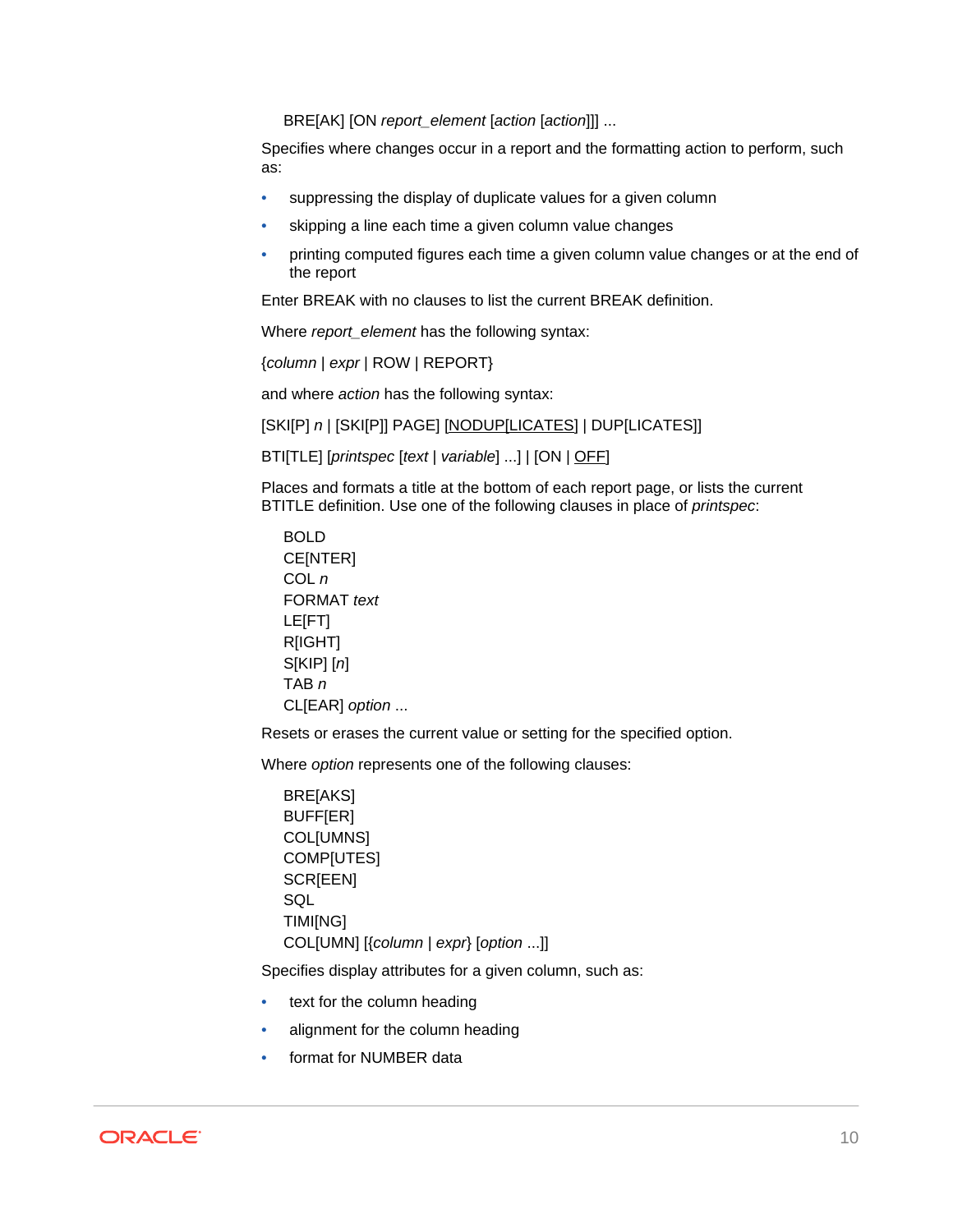• wrapping of column data

Also lists the current display attributes for a single column or all columns.

Where *option* represents one of the following clauses:

ALI[AS] *alias* CLE[AR] ENTMAP {ON | OFF} FOLD\_A[FTER] FOLD\_B[EFORE] FOR[MAT] *format* HEA[DING] *text* JUS[TIFY] {L[EFT] | C[ENTER] | R[IGHT]} LIKE {*expr* | *alias*} NEWL[INE] NEW\_V[ALUE] *variable* NOPRI[NT] | PRI[NT] NUL[L] text OLD\_V[ALUE] *variable* ON | OFF WRA[PPED] | WOR[D\_WRAPPED] | TRU[NCATED]

Enter COLUMN [{*column* |*expr*} FORMAT *format*] where the *format* element specifies the display format for the column.

| <b>Element</b> | <b>Examples</b> | <b>Description</b>                                                                                                                                                                                                                                |
|----------------|-----------------|---------------------------------------------------------------------------------------------------------------------------------------------------------------------------------------------------------------------------------------------------|
| , (comma)      | 9,999           | Displays a comma in the specified position.                                                                                                                                                                                                       |
| . (period)     | 99.99           | Displays a period (decimal point) to separate the integral and<br>fractional parts of a number.                                                                                                                                                   |
| \$             | \$9999          | Displays a leading dollar sign.                                                                                                                                                                                                                   |
| 0              | 0999<br>9990    | Displays leading zeros Displays trailing zeros.                                                                                                                                                                                                   |
| 9              | 9999            | Displays a value with the number of digits specified by the<br>number of 9s. Value has a leading space if positive, a leading<br>minus sign if negative. Blanks are displayed for leading zeroes.<br>A zero (0) is displayed for a value of zero. |
| B              | B9999           | Displays blanks for the integer part of a fixed-point number<br>when the integer part is zero, regardless of zeros in the format<br>model.                                                                                                        |
| С              | C999            | Displays the ISO currency symbol in the specified position.                                                                                                                                                                                       |
| D              | 99D99           | Displays the decimal character to separate the integral and<br>fractional parts of a number.                                                                                                                                                      |

To change the display format of a NUMBER column, use FORMAT followed by one of the elements in the following table:

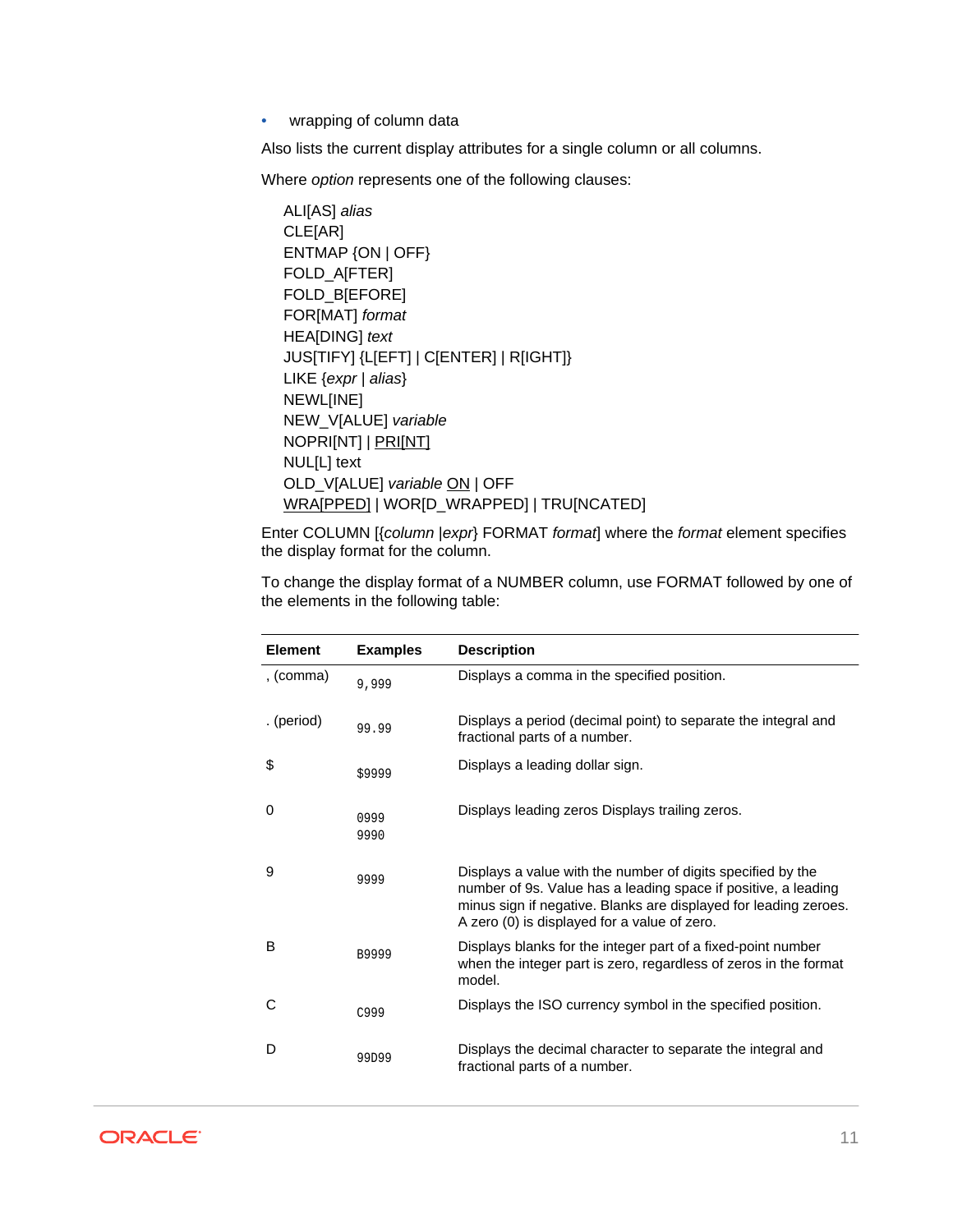| Element   | <b>Examples</b> | <b>Description</b>                                                                                                                                                                                                                                                                        |
|-----------|-----------------|-------------------------------------------------------------------------------------------------------------------------------------------------------------------------------------------------------------------------------------------------------------------------------------------|
| EEEE      | 9.999EEEE       | Displays value in scientific notation (format must contain exactly<br>four "E"s).                                                                                                                                                                                                         |
| G         | 9G999           | Displays the group separator in the specified positions in the<br>integral part of a number.                                                                                                                                                                                              |
| L         | L999            | Displays the local currency symbol in the specified position.                                                                                                                                                                                                                             |
| MI        | 9999MI          | Displays a trailing minus sign after a negative value. Display a<br>trailing space after a positive value.                                                                                                                                                                                |
| <b>PR</b> | 9999PR          | Displays a negative value in <angle brackets="">. Displays a<br/>positive value with a leading and trailing space.</angle>                                                                                                                                                                |
| RN m      | <b>RN</b><br>rn | Displays uppercase Roman numerals. Displays lowercase<br>Roman numerals. Value can be an integer between 1 and 3999.                                                                                                                                                                      |
| S         | S9999<br>9999S  | Displays a leading minus or plus sign. Displays a trailing minus<br>or plus sign.                                                                                                                                                                                                         |
| <b>TM</b> | TM              | Displays the smallest number of decimal characters possible.<br>The default is TM9. Fixed notation is used for output up to 64<br>characters, scientific notation for more than 64 characters.<br>Cannot precede TM with any other element. TM can only be<br>followed by a single 9 or E |
| U         | TJ9999          | Displays the dual currency symbol in the specified position.                                                                                                                                                                                                                              |

COMP[UTE] [*function* [LAB[EL] *text*] ... OF {*expr* | *column* | *alias*} ...ON {*expr* | *column* | *alias* | REPORT | ROW} ...]

In combination with the BREAK command, calculates and prints summary lines using various standard computations. It also lists all COMPUTE definitions. The following table lists valid functions. All functions except NUMBER apply to non-null values only. COMPUTE functions are always executed in the following sequence AVG, COUNT, MINIMUM, MAXIMUM, NUMBER, SUM, STD, VARIANCE.

| <b>Function</b> | <b>Computes</b>            | <b>Applies to Datatypes</b>                                              |
|-----------------|----------------------------|--------------------------------------------------------------------------|
| AVG             | Average of non-null values | <b>NUMBER</b>                                                            |
| COU NT 1        | Count of non-null values   | All types                                                                |
| MIN [ IMUM ]    | Minimum value              | NUMBER, CHAR, NCHAR, VARCHAR2<br>(VARCHAR), NVARCHAR2 (NCHAR<br>VARYING) |
| MAX [ IMUM ]    | Maximum value              | NUMBER, CHAR, NCHAR, VARCHAR2<br>(VARCHAR), NVARCHAR2 (NCHAR<br>VARYING) |
| NUM [ BER ]     | Count of rows              | All types                                                                |
| SUM             | Sum of non-null values     | <b>NUMBER</b>                                                            |

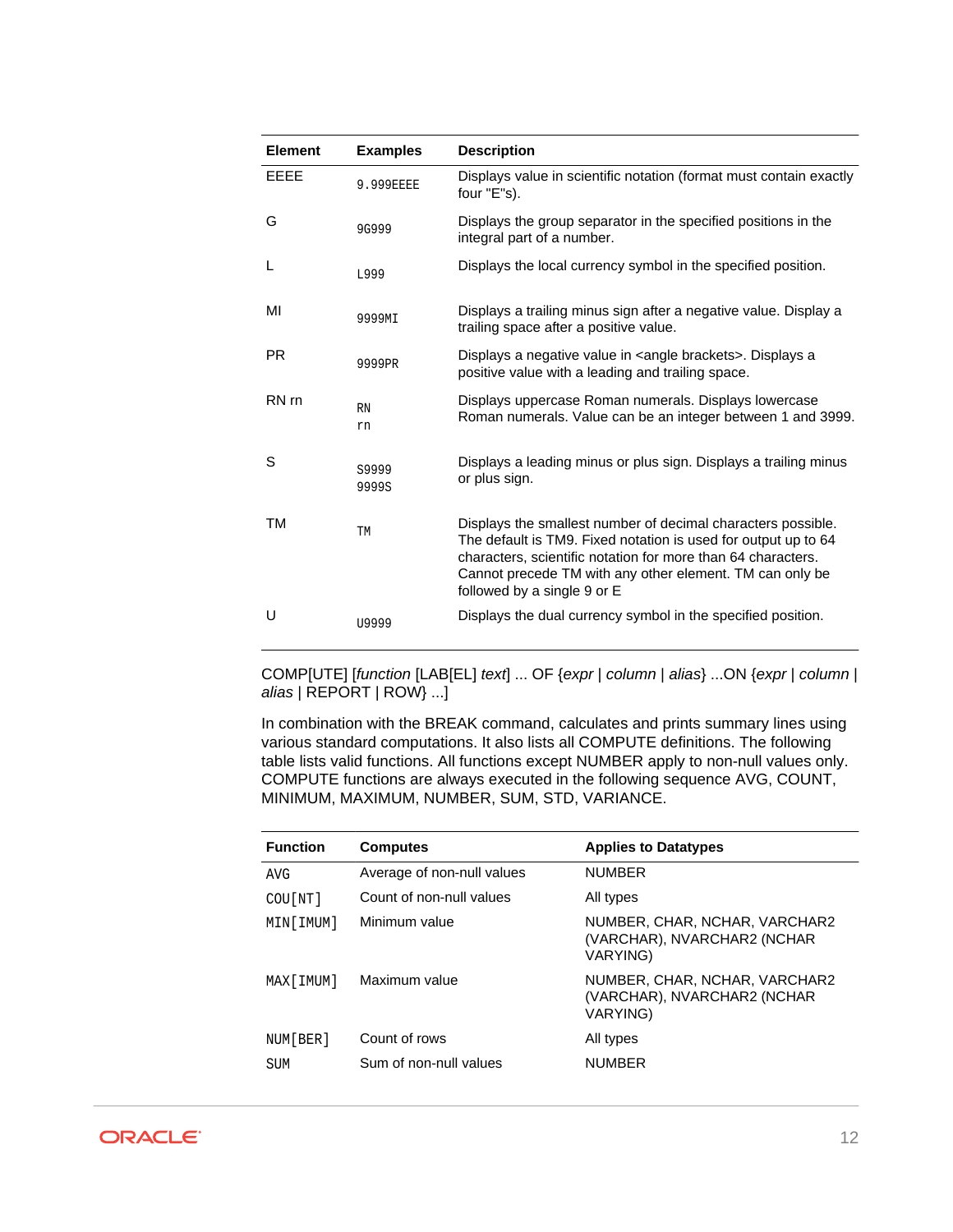| <b>Function</b> | <b>Computes</b>                           | <b>Applies to Datatypes</b> |
|-----------------|-------------------------------------------|-----------------------------|
| STD             | Standard deviation of non-null<br>values  | <b>NUMBER</b>               |
|                 | VAR [ IANCE ] Variance of non-null values | <b>NUMBER</b>               |

REPF[OOTER] [PAGE] [*printspec* [*text* | *variable*] ...] | [ON | OFF]

Places and formats a footer at the bottom of a report, or lists the current REPFOOTER definition.

Where *printspec* represents one or more of the following clauses:

BOLD CE[NTER] COL *n* FORMAT *text* LE[FT] R[IGHT] S[KIP] [*n*] TAB *n* REPH[EADER] [PAGE] [*printspec* [*text* | *variable*] ...] | [ON | OFF]

Places and formats a header at the top of a report, or lists the current REPHEADER definition.

Where *printspec* represents one or more of the clauses shown for REPFOOTER.

SPO[OL] [*filename*[.*ext*] [CRE[ATE] | REP[LACE] | APP[END]] | OFF | OUT]

Stores query results in a file, or optionally sends the file to a printer. OFF stops spooling. OUT stops spooling and sends the file to your computer's default printer. Enter SPOOL with no clauses to list the current spooling status. If no file extension is given, the default extension, *.lst* or *.lis*, is used.

TTI[TLE] [*printspec* [*text* | *variable*] ...] | [ON | OFF]

Places and formats a specified title at the top of each report page, or lists the current TTITLE definition. The old form of TTITLE is used if only a single word or a string in quotes follows the TTITLE command.

Where *printspec* represents one or more of the following clauses:

BOLD CE[NTER] COL *n* FORMAT *text* LE[FT] R[IGHT] S[KIP] [*n*] TAB *n*

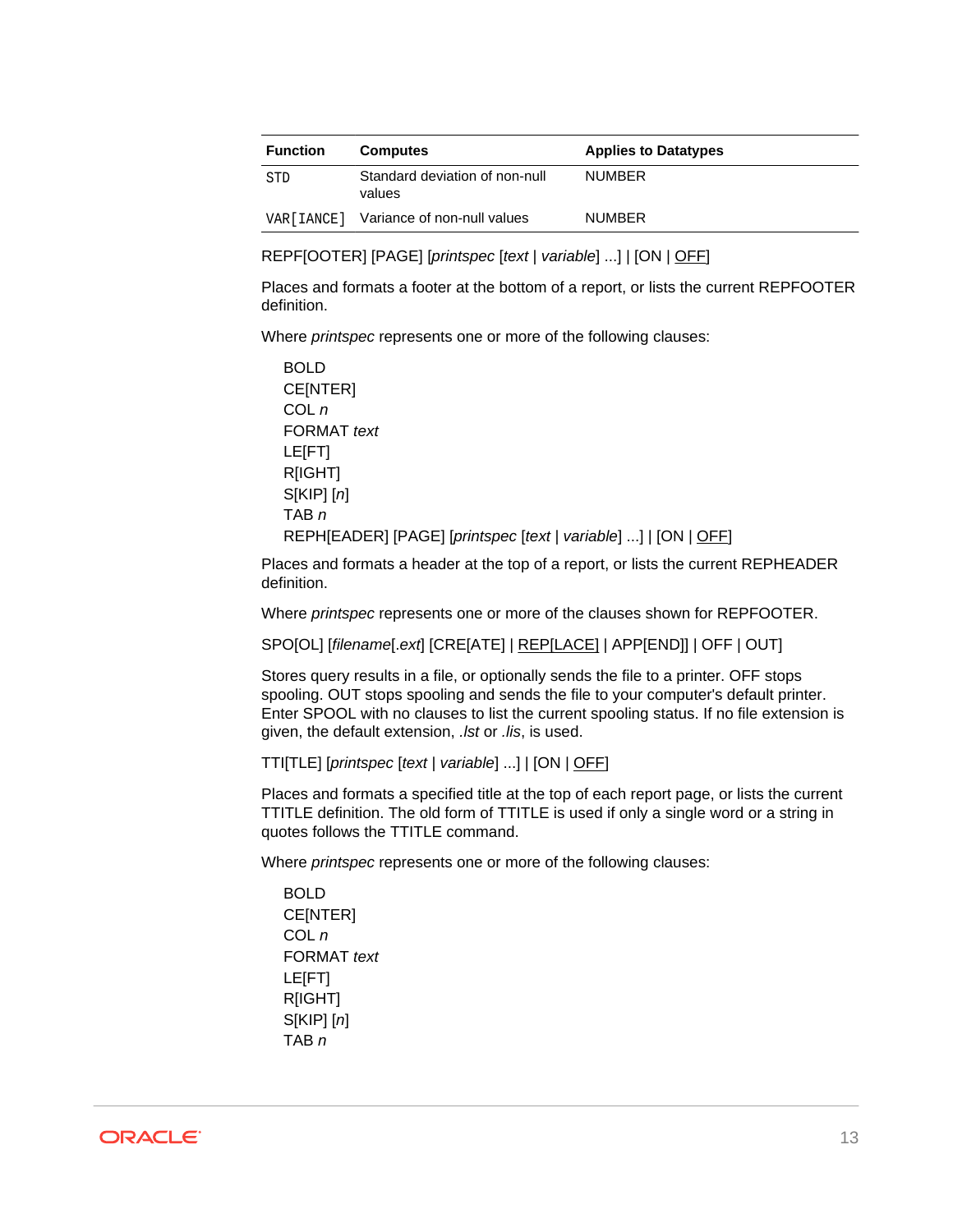### <span id="page-13-0"></span>Accessing Databases

## Use the following commands to access and copy data between tables on different databases.

CONN[ECT] [{*logon* | / | *proxy*} [AS {SYSASM |SYSBACKUP |SYSDBA |SYSDG | SYSOPER |SYSRAC |SYSKM}] [edition=*value*] ]

where *logon* requires the following syntax:

*username*[/*password*] [@*connect\_identifier*]

where *proxy* requires the following syntax:

*proxyuser*[*username*] [/*password*] [@*connect\_identifier*]

#### **Note:**

The brackets around *username* in *proxy* are required syntax.

Connects a given username to the Oracle Database. If you omit *connect\_identifier*, SQL\*Plus connects you to the default database. If you omit *username* and/or *password*, SQL\*Plus prompts you for them. CONNECT followed by a slash (/) connects you using a default (OPS\$) logon.

When you run a CONNECT command, the site profile, glogin.sql, and the user profile, login.sql, are processed in that order. CONNECT does not reprompt for username or password if the initial connection does not succeed.

#### DISC[ONNECT]

Commits pending changes to the database and logs the current user out of Oracle, but does not exit SQL\*Plus. In SQL\*Plus command line, use EXIT or QUIT to log out of Oracle and return control to your computer's operating system.

COPY {FROM *database* | TO *database* | FROM *database* TO *database*} {APPEND | CREATE | INSERT | REPLACE} *destination\_table*[(*column*, *column*, *column*, ...)] USING *query*

where *database* has the following syntax:

*username*[/*password*]*@connect\_identifier*

Copies data from a query to a table in the same or another database. APPEND, CREATE, INSERT or REPLACE specifies how COPY treats the existing copy of the destination table (if it exists). USING *query* identifies the source table and determines which rows and columns COPY copies from it. COPY supports CHAR, DATE, LONG, NUMBER and VARCHAR2 datatypes.

PASSW[ORD] [*username*]

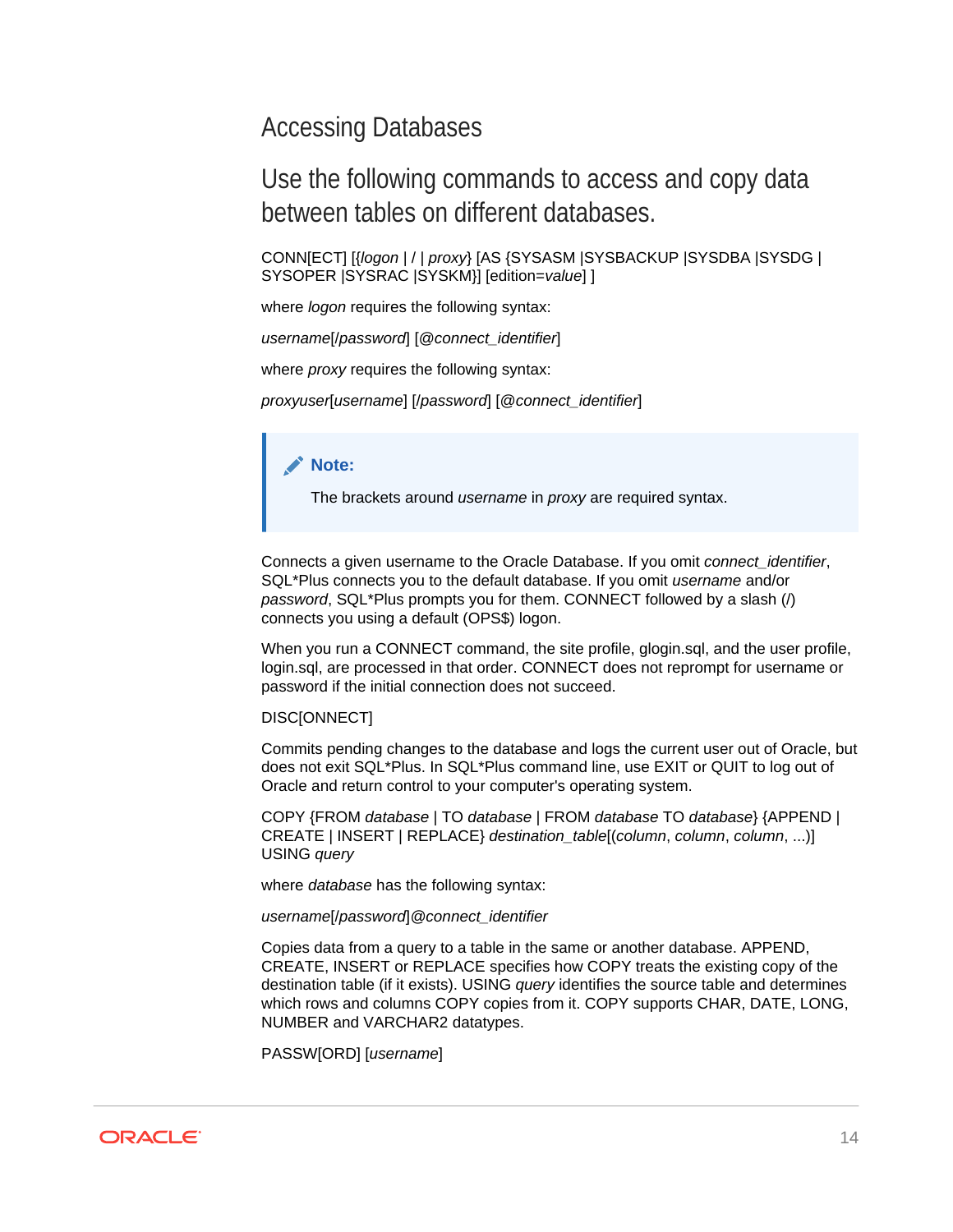<span id="page-14-0"></span>Allows you to change a password without displaying it on an input device.

XQUERY *xquery\_statement*

Allows you to run an XQuery from SQL\*Plus.

### **Miscellaneous**

ARCHIVE LOG LIST

Displays information about redo log files.

DESC[RIBE] {[schema.]object[@connect\_identifier]}

Lists the column definitions for a table, view or synonym, or the specifications for a function or procedure.

RECOVER {general | managed | BEGIN BACKUP | END BACKUP}

where the *general* clause has the following syntax:

[AUTOMATIC] [FROM *location*] { {*full\_database\_recovery* | *partial\_database\_recovery* | LOGFILE *filename*} [ {TEST | ALLOW integer CORRUPTION | *parallel\_clause* } [TEST |ALLOW integer CORRUPTION | *parallel\_clause* ]...]|CONTINUE [DEFAULT] | CANCEL}

where the *full* database recovery clause has the following syntax:

[STANDBY] DATABASE [ {UNTIL {CANCEL | TIME *date* | CHANGE *integer*} | USING BACKUP CONTROLFILE} [UNTIL {CANCEL | TIME *date* | CHANGE *integer*} | USING BACKUP CONTROLFILE | SNAPSHOT TIME date]...]

where the *partial\_database\_recovery* clause has the following syntax:

{TABLESPACE *tablespace* [, *tablespace*]... | DATAFILE {*filename* | *filenumber*} [, *filename* | *filenumber*]... | STANDBY {TABLESPACE *tablespace* [, *tablespace*]... | DATAFILE {*filename* | *filenumber*} [, *filename* | *filenumber*]...} UNTIL [CONSISTENT WITH] CONTROLFILE }

where the *parallel* clause has the following syntax:

{ NOPARALLEL | PARALLEL [ *integer* ] }

where the *managed* clause has the following syntax:

MANAGED STANDBY DATABASE *recover\_clause* | *cancel\_clause* | *finish\_clause*

where the *recover* clause has the following syntax:

{ { DISCONNECT [ FROM SESSION ] | { TIMEOUT *integer* | NOTIMEOUT } } | { NODELAY | DEFAULT DELAY | DELAY *integer* } | NEXT *integer* | { EXPIRE *integer* | NO EXPIRE } | *parallel\_clause* | USING CURRENT LOGFILE | UNTIL CHANGE *integer* | THROUGH { [ THREAD *integer* ] SEQUENCE *integer* | ALL ARCHIVELOG | { ALL | LAST | NEXT } SWITCHOVER} } [ DISCONNECT [ FROM SESSION ] | { TIMEOUT *integer* | NOTIMEOUT } | { NODELAY | DEFAULT DELAY | DELAY *integer* } | NEXT *integer* | { EXPIRE *integer* | NO EXPIRE } | *parallel\_clause* | USING

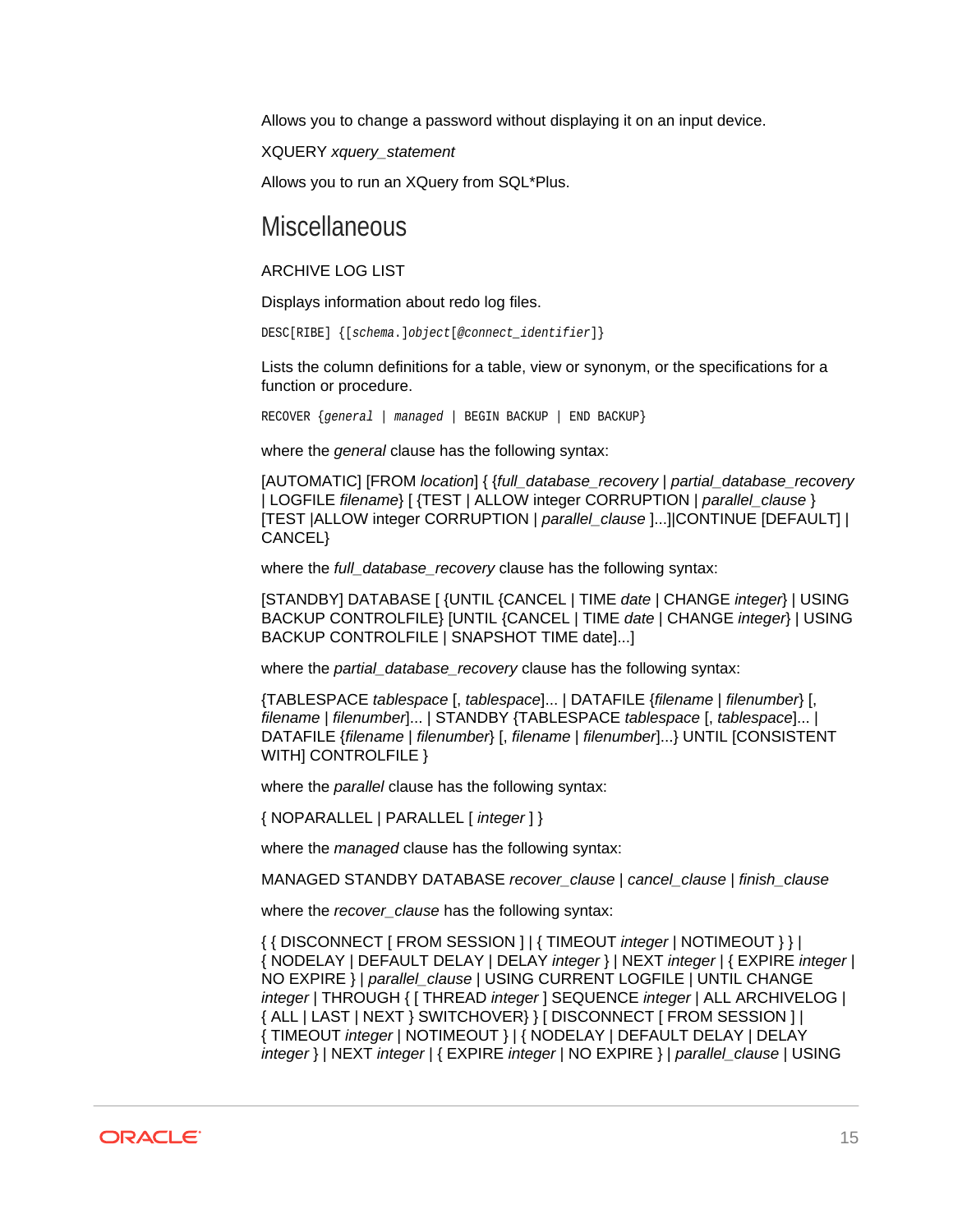CURRENT LOGFILE | UNTIL CHANGE *integer* | THROUGH { [ THREAD *integer* ] SEQUENCE *integer* | ALL ARCHIVELOG | { ALL | LAST | NEXT } SWITCHOVER} ]...

where the *cancel\_clause* has the following syntax:

CANCEL [IMMEDIATE] [WAIT | NOWAIT]

where the *finish* clause has the following syntax:

[ DISCONNECT [ FROM SESSION ] ] [ *parallel\_clause* ] FINISH [ SKIP [ STANDBY LOGFILE ] ] [ WAIT | NOWAIT ]

where the *parallel\_clause* has the following syntax:

{ NOPARALLEL | PARALLEL [ *integer* ] }

Performs media recovery on one or more tablespaces, one or more datafiles, or the entire database.

SET *system\_variable value*

Sets a system variable to alter the SQL\*Plus environment settings for your current session. For example, to:

- set the display width for data
- customize HTML formatting
- enable or disable printing of column headings
- set the number of lines per page

Enter a system variable followed by a value as shown below. The default value for a system variable is underlined.

SET APPI[NFO]{ON | OFF | *text*} SET ARRAY[SIZE] {15 | *n*} SET AUTO[COMMIT] {ON | OFF | IMM[EDIATE] | *n*} SET AUTOP[RINT] {ON | OFF} SET AUTORECOVERY {ON | OFF] SET AUTOT[RACE] {ON | OFF | TRACE[ONLY]} [EXP[LAIN]] [STAT[ISTICS]] SET BLO[CKTERMINATOR] {. | *c* | ON | OFF} SET CMDS[EP] {; | *c* | ON | OFF} SET COLINVI[SIBLE] {ON | OFF} SET COLSEP {\_ | *text*} SET CON[CAT] {. | *c* | ON | OFF} SET COPYC[OMMIT] {0 | *n*} SET COPYTYPECHECK {ON | OFF} SET DEF[INE] {& | *c* | ON | OFF} SET DESCRIBE [DEPTH {1 | *n* | ALL}] [LINENUM {ON | OFF}] [INDENT {ON | OFF}] SET ECHO {ON | OFF} SET EDITF[ILE] *file\_name*[*.ext*] SET EMB[EDDED] {ON | OFF}

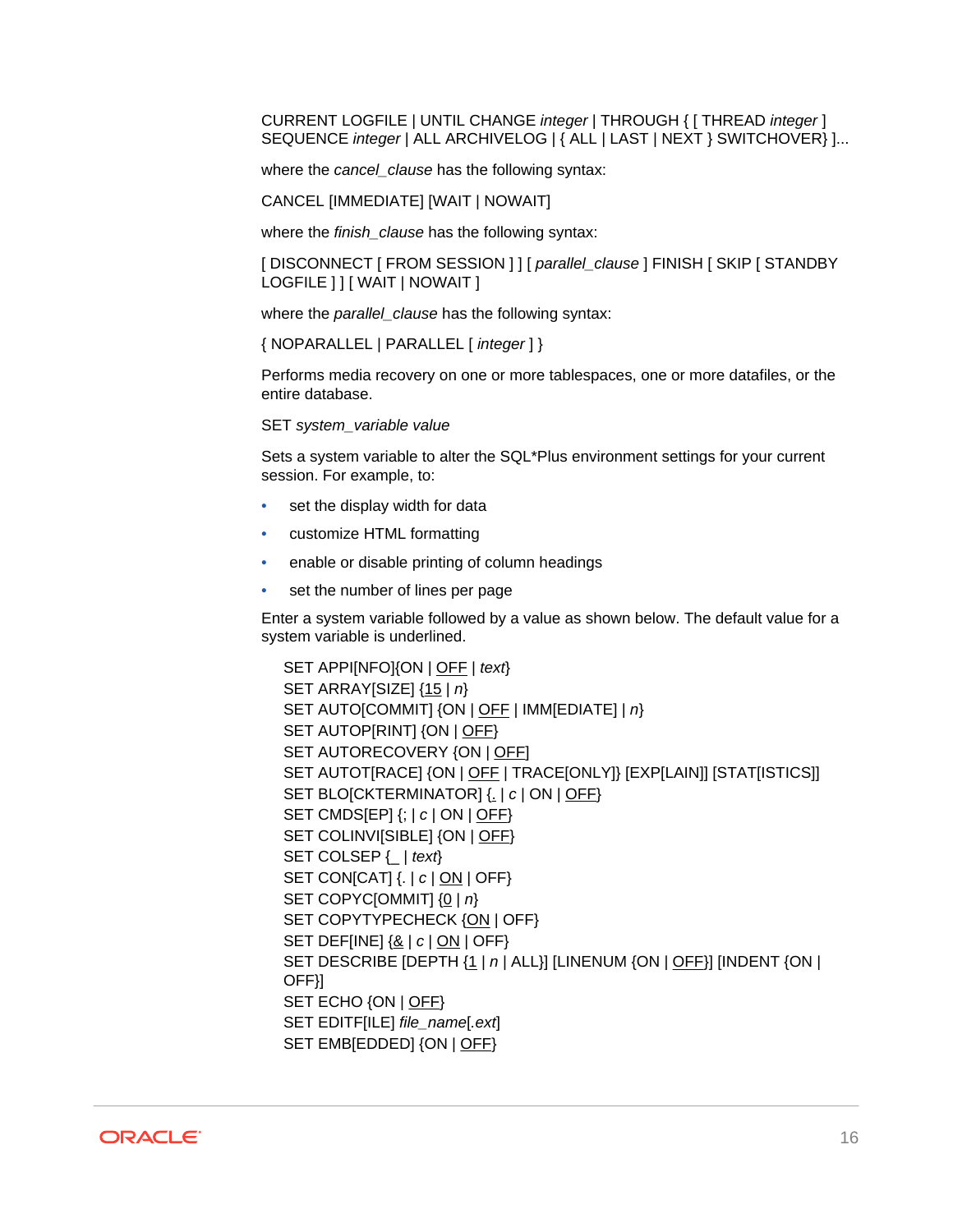

SET TAB {ON | OFF}

SET ERRORL[OGGING] {ON | OFF} [TABLE [*schema.*]*tablename*] [TRUNCATE] [IDENTIFIER *identifier*] SET ESC[APE] {\ | *c* | ON | OFF} SET ESCCHAR {@ | ? | % | \$ | OFF} SET EXITC[OMMIT] {ON | OFF} SET FEED[BACK] {6 | *n* | ON | OFF | ONLY} [SQL\_ID] SET FLAGGER {OFF | ENTRY | INTERMED[IATE] | FULL} SET FLU[SH] {ON | OFF} SET HEA[DING] {ON | OFF} SET HEADS[EP] { | | *c* | ON | OFF} SET HIST[ORY] {ON | OFF | *n*} SET INSTANCE [*instance\_path* | LOCAL] SET LIN[ESIZE] {80 | *n* | WINDOW} SET LOBOF[FSET]  ${n | 1}$ SET LOBPREF[ETCH] {0 | *n*} SET LOGSOURCE [*pathname*] SET LONG {80 | *n*} SET LONGC[HUNKSIZE] {80 | *n*} SET MARK[UP] CSV {ON|OFF} [DELIMI[TER] *character*] [QUOTE {ON|OFF}] SET MARK[UP] HTML {ON|OFF} [HEAD *text*] [BODY *text*] [TABLE *text*] [ENTMAP {ON|OFF}] [SPOOL {ON|OFF}] [PRE[FORMAT] {ON|OFF}] SET NEWP[AGE] {1 | *n* | NONE} SET NULL *text* SET NUMF[ORMAT] *format* SET NUM[WIDTH] {10 | *n*} SET PAGES[IZE] {14 | *n*} SET PAU[SE] {ON | OFF | *text*} SET RECSEP {WR[APPED] | EA[CH] | OFF} SET RECSEPCHAR { | *c*} SET ROWLIMIT {*n* | OFF} SET ROWPREF[ETCH] {1 | *n*} SET SECUREDCOL {ON | OFF} [UNAUTH[ORIZED] text][UNK[NOWN] text] SET SERVEROUT[PUT] {ON | OFF} [SIZE {*n* | UNL[IMITED]}] [FOR[MAT] {WRA[PPED] | WOR[D\_WRAPPED] | TRU[NCATED]}] SET SHIFT[INOUT] {VIS[IBLE] | INV[ISIBLE]} SET SHOW[MODE] {ON | OFF} SET SQLBL[ANKLINES] {ON | OFF} SET SQLC[ASE] {MIX[ED] | LO[WER] | UP[PER]} SET SQLCO[NTINUE] {> | *text*} SET SQLN[UMBER] {ON | OFF} SET SQLPLUSCOMPAT[IBILITY] {*x*.*y*[.*z*]} SET SQLPRE[FIX] {# | *c*} SET SQLP[ROMPT] {SQL> | *text*} SET SQLT[ERMINATOR] {; | *c* | ON | OFF} SET STATEMENTC[ACHE] {0 | *n*} SET SUF[FIX] {SQL | *text*}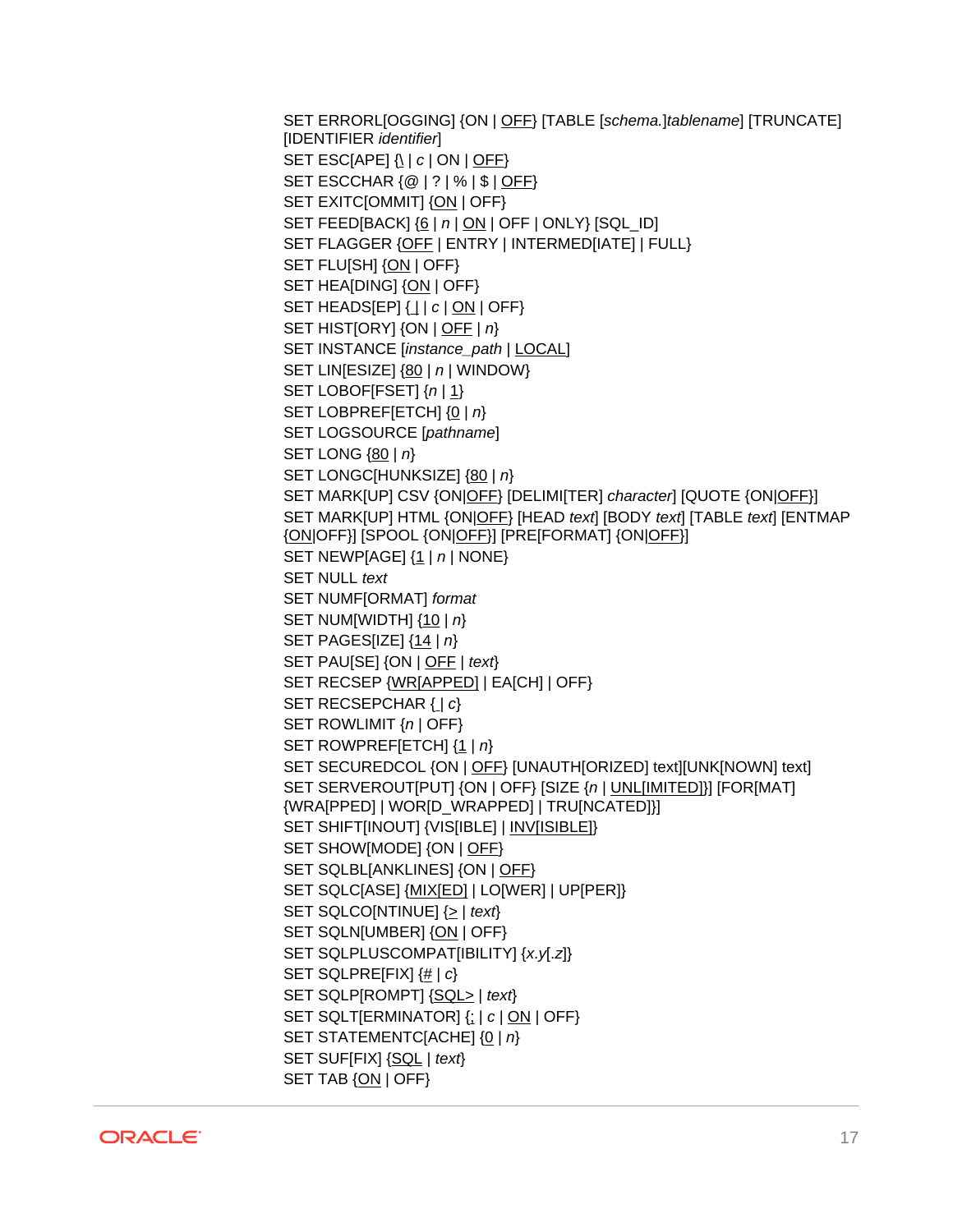SET TERM[OUT] {ON | OFF} SET TI[ME] {ON | OFF} SET TIMI[NG] {ON | OFF} SET TRIM[OUT] {ON | OFF} SET TRIMS[POOL] {ON | OFF} SET UND[ERLINE] {- | c | ON | OFF} SET VER[IFY] {ON | OFF} SET WRA[P] {ON | OFF} SET XMLOPT[IMIZATIONCHECK] [ON|OFF] SET XQUERY BASEURI {*text*} SET XQUERY ORDERING {UNORDERED | ORDERED | DEFAULT} SET XQUERY NODE {BYVALUE | BYREFERENCE | DEFAULT} SET XQUERY CONTEXT {*text*} SHO[W] [*option*]

Shows the value of a SQL\*Plus system variable, or the current SQL\*Plus environment. Enter any system variable set by the SET command in place of *system\_variable*. SHOW SGA requires a DBA privileged login. Use one of the following terms or clauses in place of *option*:

*system\_variable* ALL CON\_ID CON\_NAME BTI[TLE] EDITION ERR[ORS] [ {ANALYTIC VIEW | ATTRIBUTE DIMENSION | HIERARCHY | FUNCTION | PROCEDURE | PACKAGE | PACKAGE BODY | TRIGGER | VIEW | TYPE | TYPE BODY | DIMENSION | JAVA CLASS} [*schema.*]*name*] HIST[ORY] LNO LOBPREF[ETCH] PARAMETER[S] [*parameter\_name*] PDBS PNO RECYC[LEBIN] [*original\_name*] REL[EASE] REPF[OOTER] REPH[EADER] ROWPREF[ETCH] **SGA SPOO[L]** SPPARAMETER[S] [*parameter\_name*] **SOLCODE** STATEMENTC[ACHE] TTI[TLE] USER XQUERY